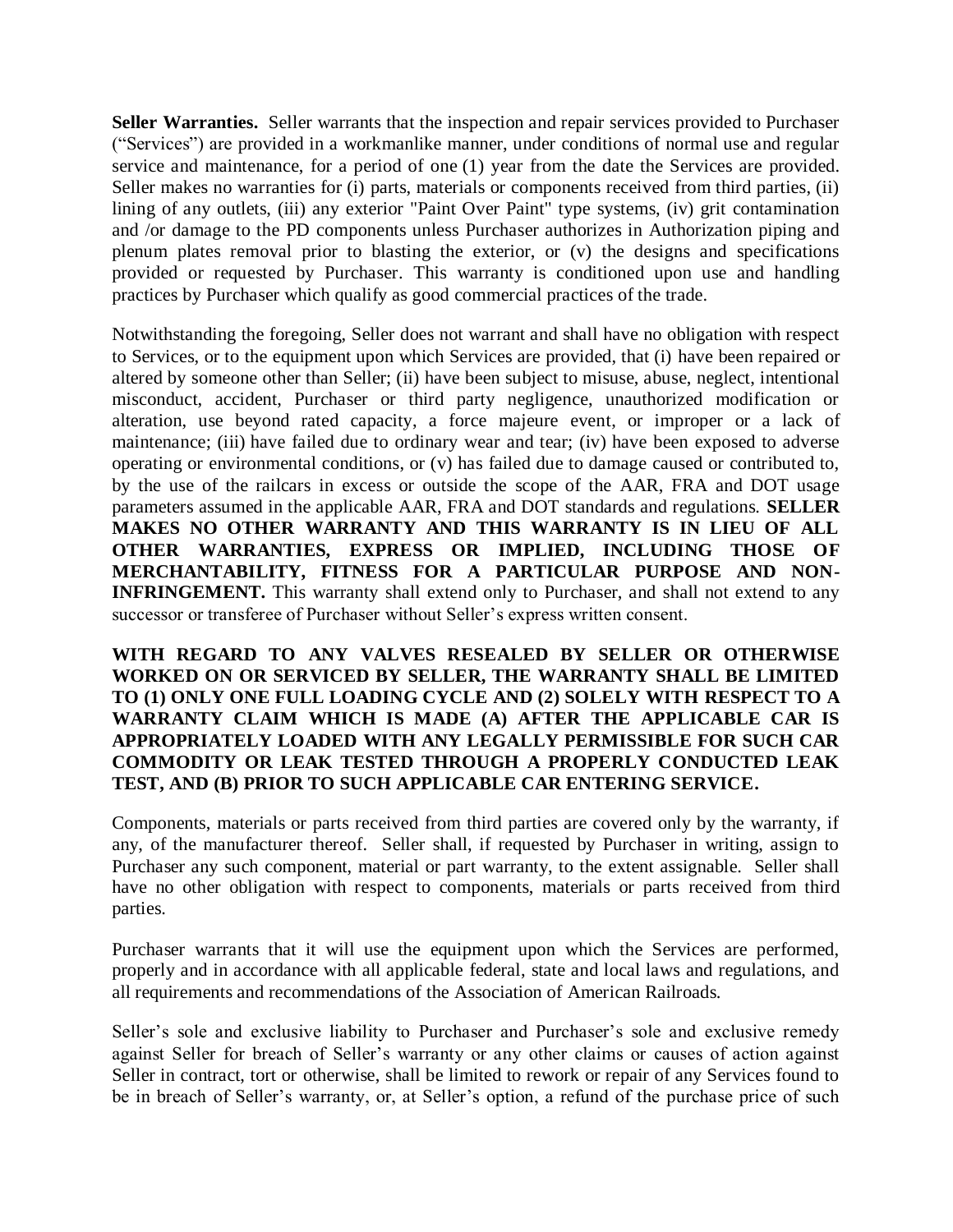Services. In the event of any breach of Seller's warranty, at Seller's request, Purchaser will, at Purchaser's expense, ship the affected equipment to Seller's plant or such other place as Seller may reasonably designate. Purchaser will not transport or cause delivery of any equipment to Seller for rework or repair of Services unless Seller first requests and expressly approves transportation or delivery in writing. Purchaser will not repair, rework, replace or discard the affected Services until Seller has first been given a reasonable opportunity to inspect and rework, repair, replace or discard, if necessary. Any claim by Purchaser will be deemed waived unless submitted in writing to Seller within thirty (30) days from the date discovered by Purchaser. Any cause of action for breach of warranty must be brought by Purchaser within one (1) year from the date the cause of action arises.

**Purchaser Indemnification.** Purchaser agrees, at its sole cost and expense, to defend, indemnify and hold harmless Seller and its direct and indirect owners, parents, affiliates and subsidiaries and its and their respective members, managers, directors, officers, employees, representatives and agents (collectively, the "Indemnified Persons") to the fullest extent permitted by law, from and against any claims, liabilities, demands, suits, judgments, costs, expenses, loss or damage of any kind or character (including reasonable attorneys' fees and disbursements of counsel) (collectively, "Losses") , including, but not limited to, any and all Losses (i) arising out of, resulting from, incident to or caused by or to any of the railcars or other equipment upon which Services are provided, or to or by the contents thereof, (ii) arising out of, resulting from, incident to or caused by any injury to or death of any person or damage to any property, including environmental pollution, which includes liability under CERCLA, due in whole or in part to any railcar or other equipment upon which Services are provided, or any contents thereof (iii) arising out of, resulting from, incident to or caused by the use, operation, maintenance, or condition of any of the railcars or other equipment upon which Services are provided, (iv) arising out of, resulting from, incident to or caused by any claims for injury or damage related to improper handling, transport, release or disposal of any commodity transported in any of the railcars or other equipment upon which Services are provided, or disposed therefrom, or any consequential damages related to spoilage, spillage, or improper handling or disposal of any such commodity, or (v) in connection with any third party claim brought against Seller asserting that the Services supplied by Seller infringe or misappropriate any registered U.S. intellectual property right of any third party to the extent the infringing portion of the Services was provided pursuant to Purchaser's specifications. Prompt notice in writing shall be given by Seller of any such claim and the Purchaser shall promptly undertake and assume the defense thereof. This duty to defend, indemnify and hold harmless includes, but is not limited to, any injury, death or damage to persons or property, including environmental pollution, caused by the spillage, leakage, emission or discharge of any commodity in or from any of the railcars or other equipment upon which Services are provided. Without limiting the generality of the foregoing, Purchaser agrees, at its sole cost and expense, to defend, indemnify and hold harmless the Indemnified Persons from any Losses (a) arising out of, resulting from, incident to or caused by any removable parts (dome covers, outlets, outlet caps, valves, fittings, etc.) including if any of the foregoing is lost, damaged, or broken, (b) arising out of, resulting from, incident to or caused by any damaged lining, (c) arising out of, resulting from, incident to or caused by any damage to any railcar or other equipment upon which Services are provided, related to or connected with the commodity or other material placed or allowed to accumulate in or on the railcar or to which the railcar is exposed, whatever the cause, (such damage shall not be considered "ordinary wear and tear") including liability for environmental contamination or